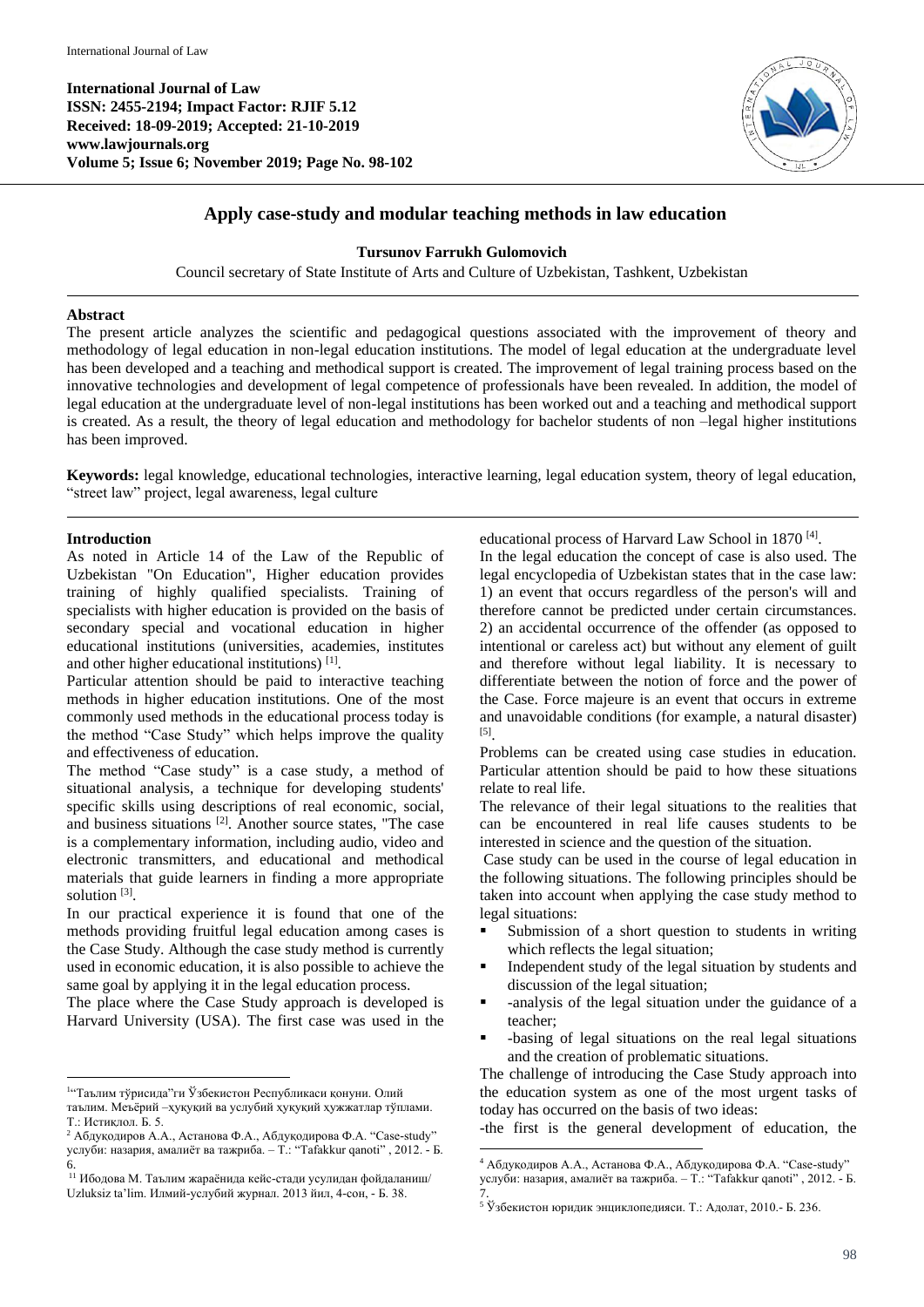purpose of which is not only to provide accurate knowledge, but also to develop professional competence, mental activity, skills and abilities of the individual, including the ability to teach, to change the thinking paradigm, to the ability to process large amounts of information.

-the second is that, in addition to meeting the requirements of the first idea, there is an increase in the requirements for the quality of a specialist, who must have alternative behavior in different situations, to be systematic and effective in responding to crises.

Thus, Case Study is a situational analysis technique that is based on real-world situations to acquire the skills to search for solutions in the United States.

The logic of solving it:

-acquaintance with the description of the organizational problem (understanding of what is presented to identify and solve the main problems of the case; access to the situational context of the case, identifying its main forms of action, providing the necessary evidence and documentation for analysis;

-independent analysis of the situation (the formation and analysis of problems in the case, making the necessary calculations, choosing analytical methods for processing information);

-diagnosis of the problem (making personal conclusions according to the case information, drawing up the necessary documents on the meaning and content of the case, approximate formulation of the situation, determining whether the analysis evidence is consistent with previously identified problems, conclusions, methods);

-to present their findings and solutions in discussions with other students (compare the conclusions of the case with the conclusions of other students, distinguish them from other students, try to substantiate their own results, and develop and present case materials that represent case solutions) [6].

M. Ibodova points out the relevance of the learning situation:

- 1. The concrete situation provides education related to life: case study enables students to model the situation, to formulate hypotheses, to identify problems, to collect additional information, to develop hypotheses and to design specific steps to solve problems.
- 2. The case gives students the freedom to analyze and solve problems.
- 3. In reviewing the case, the trainees will have a chance to exchange real feedback.

In the course of legal education, it is desirable that the teacher of the university provide the texts of the case to the students in the course of study (seminars and workshops) on CDs and CDs for pre-study purposes.

When providing legal situations (assignments, case studies), the teacher should provide recommendations on how to analyze the situation and how to solve the problem. The recommendation states that the case is written by a teacher, there are different options for students discussion, and the use of legal literature to address the problem.

According to Abdukadirov A.A., Astanova F.A.,

 $\overline{a}$ 

Abdukadirova F.A. multimedia features of case presentation provide the advantage of textual information and interactive video. The case is the only information set. It can be of three types: a) *published case* (includes graphics, tables, diagrams, illustrations); b) *multimedia case* (most recent but depends on technical equipment of the educational institution) and c) *video game* (which can include film, audio and video materials. The downside - limited visibility  $\rightarrow$  distortion of information and errors)<sup>[7]</sup>.

All of these cases can be used in legal education. However, which of these uses is best suited to the learning process?

*Expression forms*: paper cases, video files, multimedia cases.

*By size*: full cases (on average 20-25 pages) are designed to work in a team for several days and usually focus on presentation of their solutions in teamwork; short cases (pages 3-5) are designed to work directly in the classroom and are considered a general discussion. Mini cases (1- 2)pages are intended for discussion in the classroom as short case studies and are used as part of a demonstration of the theory presented in the classroom [8].

According to our observations, the effectiveness of education was achieved through the use of short and minicases in the teaching of constitutional law, labor law, and criminal law. Short cases were used as independent work for students, and mini-cases (i.e. assignments with legal situations) were used as discussion and debate.

In our opinion, in the case of legal education, the goal is to reflect a clear legal situation, to analyze the problem during the training and to find a solution. The nature of this method is expressed through the provision of educational materials that are relevant to the realities of life and to be learned and applied in the educational process.

*Improvement of pedagogical competence of students on the basis of modular training in legal education and advocacy.*

In pedagogy, a number of concepts related to modular learning are used.

The module is a concept that represents the components that make up the pedagogical technology. These parts, that is, the modules, are made up of smaller pieces and their different collections.

It consists of subdividing the smallest component of the module into the smallest module and the other into the modules according to how many modules it contains.

The module is the basis for the introduction of modular education technology. It allows you to explore the sources you need to digest. It is widely used in the development and implementation of modular learning technologies.

The systematic application of innovative educational technologies in the creation and implementation of new pedagogical and information technologies can be achieved.

The module is a concept that represents the components that make up the pedagogical technology. These parts, that is, the modules, are made up of smaller pieces and their

1

<sup>6</sup> Абдуқодиров А.А., Астанова Ф.А., Абдуқодирова Ф.А. "Case-study" услуби: назария, амалиёт ва тажриба. – Т.: "Tafakkur qanoti" , 2012. - Б. 10-11.

Ибодова М. Таълим жараёнида кейс-стади усулидан фойдаланиш/ Uzluksiz ta'lim. Илмий-услубий журнал. 2013 йил, 4-сон, - Б. 38.

<sup>7</sup>Абдуқодиров А.А., Астанова Ф.А., Абдуқодирова Ф.А. "Case-study" услуби: назария, амалиёт ва тажриба. – Т.: "Tafakkur qanoti" , 2012. - Б. 14-15.

<sup>8</sup>Абдуқодиров А.А., Астанова Ф.А., Абдуқодирова Ф.А. "Case-study" услуби: назария, амалиёт ва тажриба. – Т.: "Tafakkur qanoti" , 2012. - Б. 17.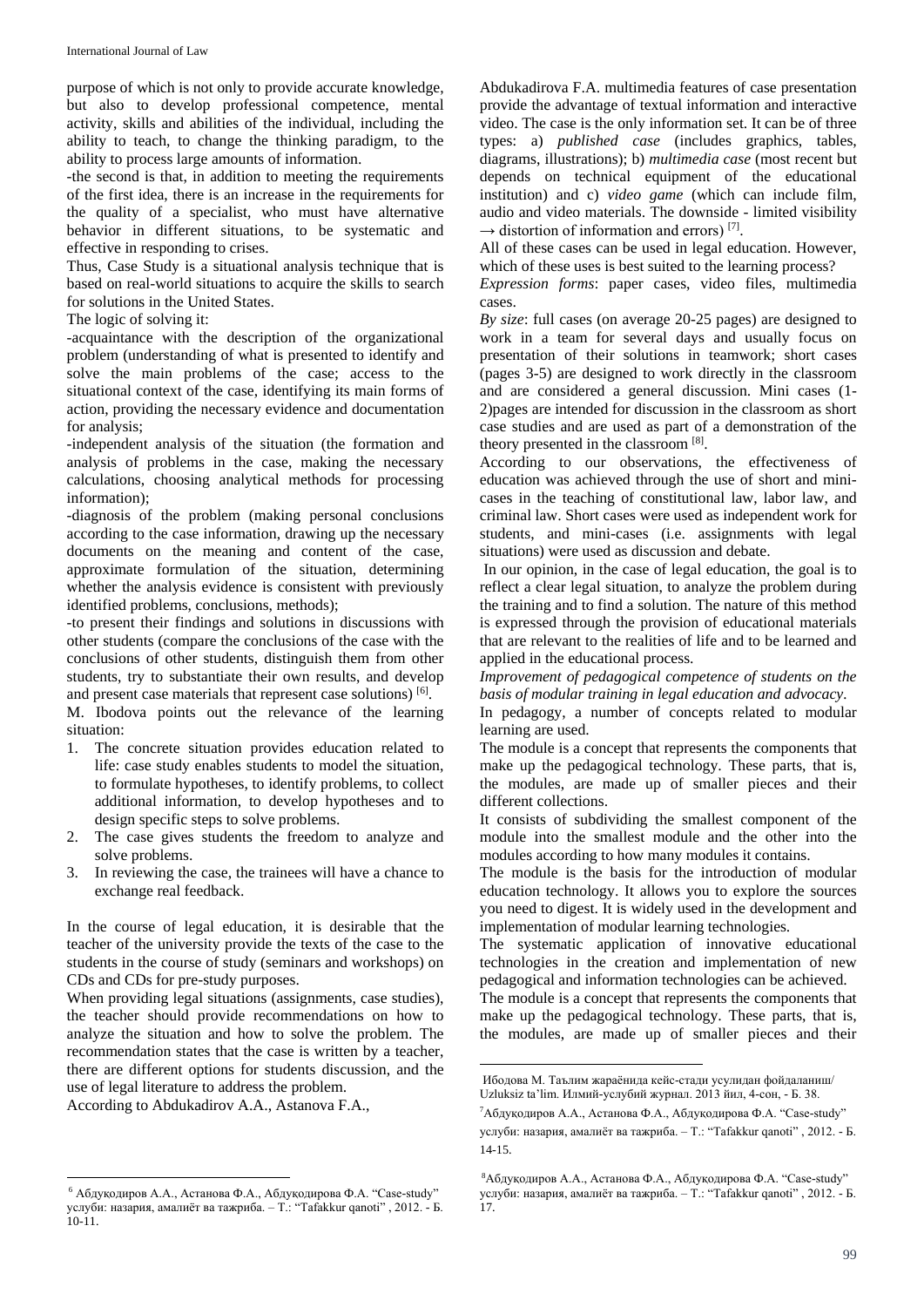different collections. These are called modules of the corresponding degree, depending on how many such smallest modules the smallest component can contain.

The smallest modules of pedagogical technology are the basic concepts, as they are supposedly the parts that make up the pedagogical technology. It uses the notion of a small module, module package, primary module, and module level.

Module level is an indicator of how many modules the original modules have in their content, chosen according to the scope of the description of pedagogical technology.

The information module is a systematic and complete piece of the content of the course, which is based on the interdisciplinary and interdisciplinary approach, and which is based on the interdisciplinary and interdisciplinary approach of learning objectives and intended outcomes.

The primary module is the initial module in describing pedagogical technology at some level, and one or more submodules represent the smallest unit of pedagogical technology. In practice, it is considered impossible to divide this subsystem into other sub-modules that make up the subsystem [9].

The effectiveness of modular training is achieved through the interpretation of key concepts and legal terms in the legal education process.

The use of programs in legal education is achieved through unconventional teaching methods, unlike traditional teaching.

One of the ways that didactics and practice illustrate the achievement of learning objectives more clearly and easily can be checked by using test tasks.

The test was first published in 1864 in the United Kingdom. It was used by J.Fisher to test the students' knowledge level. The theoretical foundations of the tests were later developed by the English psychologist F. Gamelton. Testing was initially developed in the fields of psychology and pedagogy. At the beginning of the 20th century, psychological and pedagogical orientations in the development of testing began to separate. For the first time psychological testing were worked out by an American psychologist E.Torndike. With the development of tests in psychology and pedagogy, mathematical techniques also began to be used. These techniques, in turn, had a positive impact on the development of tests [10].

Test - (English - testing) tasks which are aimed at gaining a certain level of knowledge for carrying out any activity. For each test, an expert method is developed to measure and evaluate the accuracy of the test.

Testing method - is a way of fast testing of the intellectual potential of a person or its specific area (direction), where tests are as uniform as possible.

Theoretically and empirically analyzed tests are of great scientific and practical value to the researcher<sup>[11]</sup>.

The test results are expressed in the results of training. In

 $\ddot{\phantom{a}}$ 

20 Ҳасанбоев Ж, Тўрақулов Х., Ҳайдаров М., Ҳасанбоева О.

order to control the legal knowledge of students in the direction "National idea, fundamentals of spirituality and law education" it is desirable to create test questions for each subject with the help of a computer. Creating more selective tests using a computer is a much more efficient way. It is also possible to configure it during the test. You can customize the number of questions to ask, the procedure for asking the questions, the procedure for answering the questions, and the evaluation system. The test teacher also determines the timing and the display of test results. However, it must comply with the evaluation criteria.

Multimedia is the use of a personal computer not only for text, but also for sound, drawing, animation and video.

Multimedia gives a chance to use a computer as a convenient tool in a new way, for instance, to save not only large- sized text information, but also sounds, high quality images and videos. It should be taken into consideration, the level of the work and quality depends on the high requirements of rapid movement of computer memory, sound peculiarities and additional equipment, particularly, CD-ROM.

Application multimedia is a scientifically complicated and the most expensive product, as in order to work out that product it is necessary to use the strength this sphere specialists, teachers, lawyers and programmers [12].

The use of multimedia capabilities in higher education institutions is an important consideration.

It is emphasized that training sessions should use information and communication technologies, e-learning resources and multimedia presentations, including presentations created by MS Power Point.

In this regard, pedagogical technology for the development of slide presentation will be important.

Slide presentation method - presenting oral material with slides.

The use of slides does not imply large data storage capacity. The information provided on the slide should be structured and developed based on visualization rules [13].

In recent years, the role of the global network in the educational process has been increasing.

# **Global network**

(English: global network, Rus: глобальная сеть) A network created in several countries and combining regional networks that are designed to provide network services and resources to a large number of users. Due to its large size, each global network provides its user with thousands of databases, transcontinental e-mail, and training in practically voluntary specialties. Such a network is the Internet<sup>[14]</sup>.

## **Internet 1**

1

The World Wide Web. It is based on IP protocol, combining public, educational, commercial, military and corporate

<sup>9</sup> Ҳасанбоев Ж, Тўрақулов Х., Ҳайдаров М., Ҳасанбоева О.

Педагогика фанидан изоҳли луғат. Т., «Fan va texnologiya», 2008. - Б. 33, 58, 235-236. (480 б.)

<sup>10</sup> Камолдинов М., Вахобжонов Б. Инновацион педагогик технология асослари, саволлар, жавоблар: Касб-ҳунар таълими муассасалари учун ўқув қўлланма. – Т.: "Talqin", 2010. – Б. 35-36. (128 б.)

Педагогика фанидан изоҳли луғат. Т., «Fan va texnologiya», 2008. - Б. 340-341.

<sup>12</sup> *Певцова Е. А.* Актуальные вопросы методики преподавания юриспруденции: Учебное пособие. — М.: Издательство Международного юридического института, 2010.С. 112.

<sup>13</sup> Файзуллаева Д.М., Ганиева М.А. Замонавий ўқитиш

воситаларининг педагогик технологиялари тўплами. Методик қўлланма – Т.: ТДИУ, 2013 й. – Б. 8.

<sup>14</sup>Ахборот-коммуникация технологиялари изоҳли луғати. – Т.:БМТТДнинг Ўзбекистондаги ваколатхонаси, 2010. Б.63.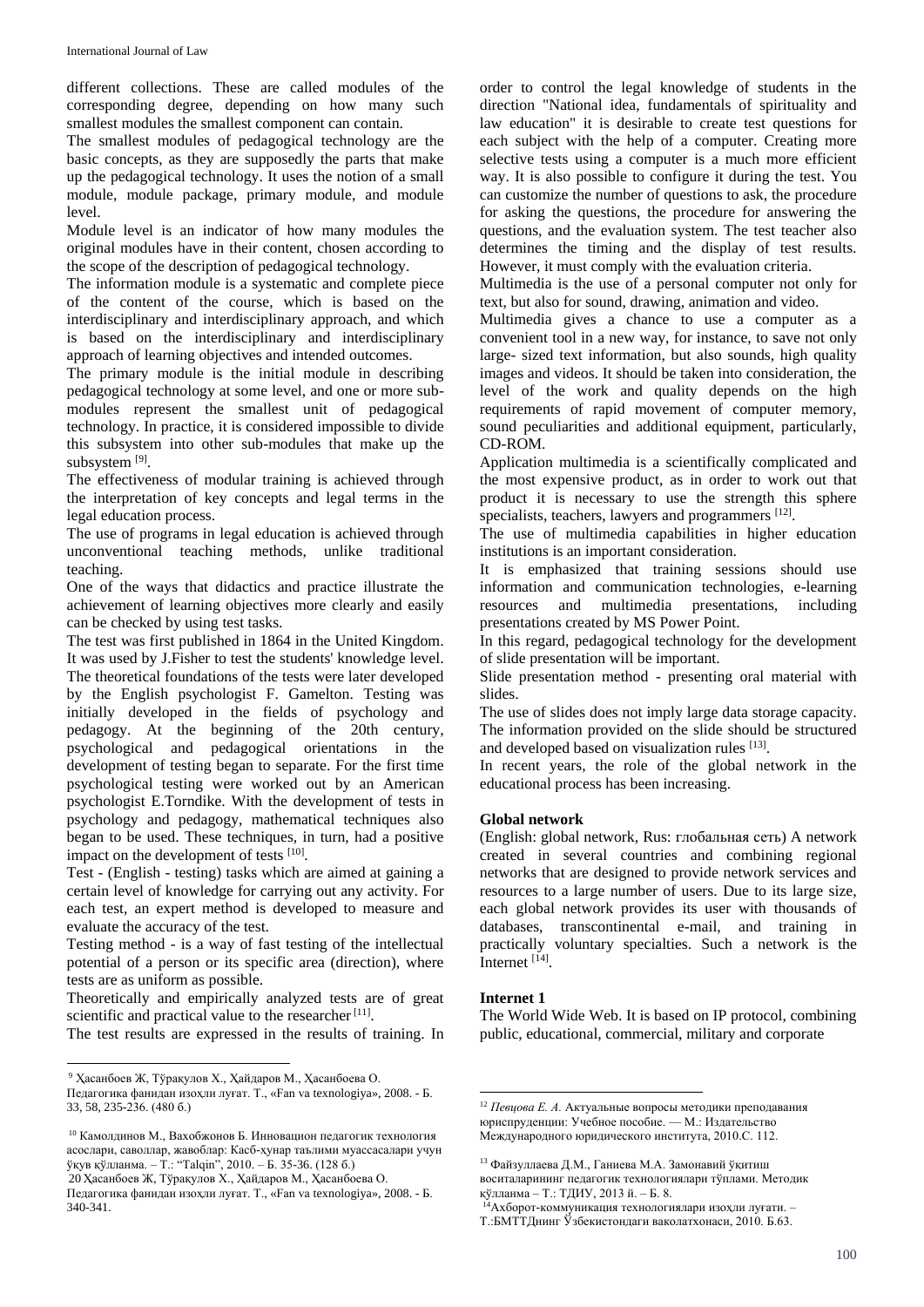networks. 2. A global information system that provides high-quality communications, either publicly or privately. Its parts are interconnected through a unique IP address based on IP protocol. 3. A set of interconnected computer networks covering the globe. The Internet provides access to computers, emails, databases and discussion groups all using IP protocols [15].

The Internet provides great opportunity for information recipients in the course of legal education. Taking into account the changes in legal information, it is possible to have uninterrupted access to the Internet and state-owned networks.

We recommend you get legal information at www.lex.uz. As, one of the tasks for teachers is to bring continuously legislative reforms to students on a regular basis.

However, it is not advisable to use information obtained through any internet-based network.

Information and Communication Technology is a new technical universal didactic tool to improve students' knowledge, skills and competencies in a particular area. It broadens and deepens the learner's practical thinking, giving them a high level of knowledge, skills and abilities in a particular area [16].

Because of the shortage of legal and scientific methodical literature in non-legal education institutions the teaching staff working there can use the literature intended for legal higher educational institutions. For instance, there is necessity to use the textbooks or explanatory dictionaries of legal terms, created for scientific researchers and master level students by A.F.Kolotov, I.B. Skuratov<sup>[17]</sup>.

One of the components of the teacher`s professional skills is legal competence. Legal competence is an important means in the process of realizing state policy on high level development of legal culture, and also in the formation of citizen`s respect for the law.

The introduction of innovation in education, including legal education, will move the society forward. It is necessary to introduce continuous and consistent system of innovation in legal education. Legal education should be extended from pre-school to higher education, and, by extension, by means of outreach activities, taking into account the needs of each family. There is a need for innovation when there is a conflict between traditional teaching and modern requirements. The news that introduced in one institution may be already in place at another institution, or what one professor perceives to be welcome news can be a normal situation for another professor.

#### **Conclusions**

 $\ddot{\phantom{a}}$ 

The introduction of innovations in the legal education process is linked to interactive teaching methods and the possibilities of modern information technology.

The model of methodology of legal education at the undergraduate level of non-legal higher educational

<sup>16</sup> Педагогика: энциклопедия.I жилд. – Т.: "Ўзбекистон миллий

institutions has been developed, criteria for increasing the effectiveness of legal education have been identified and educational and methodical support is established.

In the context of innovative education the need for the use of the following active and interactive methods (the Socrates method, Case Study, Discussion, Legal Approach in various situations) was justified within the legal education process of the higher educational institutions.

One of the ways to increase the effectiveness of legal education in non-governmental higher education institutions was the need to develop the legal competence of teachers and to develop appropriate recommendations.

Methodical recommendations on the subject "National Ideas, Spiritual Bases and Methods of Teaching Law", "Labor Law" and "Criminal Law" were developed.

In order to increase the effectiveness of legal education in non-legal higher educational institutions, the opportunities of using information technologies in the legal education process were demonstrated, seminar -trainings were held, an explanatory dictionary of terms on "Lbor law" was created, and a program for electronic computers was created.

Forms, methods and means have been developed to improve the legal knowledge and culture of students of non- legal higher education institutions on the direction "National idea, basics of spirituality and law education".

### **References**

- 1. "Таълим тўрисида"ги Ўзбекистон Республикаси қонуни. Олий таълим. Меъёрий –ҳуқуқий ва услубий ҳуқуқий ҳужжатлар тўплами. Т.: Истиқлол. Б. 5.
- 2. Ўзбекистон юридик энциклопедияси. Т.: Адолат, 2010,- Б. 236.
- 3. Абдуқодиров А.А., Астанова Ф.А., Абдуқодирова Ф.А. "Case-study" услуби: назария, амалиёт ва тажриба. – Т.: "Tafakkur qanoti", 2012. - Б. 6,11,17.
- 4. Ахборот-коммуникация технологиялари изоҳли луғати. –Т.:БМТТДнинг Ўзбекистондаги ваколатхонаси, 2010. Б.63, 88.
- 5. Ибодова М. Таълим жараёнида кейс-стади усулидан фойдаланиш/ Uzluksiz ta'lim. Илмий-услубий журнал. 2013 йил, 4-сон, - Б. 38.
- 6. Камолдинов М., Вахобжонов Б. Инновацион педагогик технология асослари, саволлар, жавоблар: Касб-ҳунар таълими муассасалари учун ўқув қўлланма. – Т.: "Talqin", 2010, – Б. 35-36.
- 7. Колотов А.Ф., Скуратов И.В. Методика преподавания права: учебное пособие для студентов магистратуры, обучающихся по направлению 030900 «Юриспруденция». – Оренбург: ООО ИПК «Университет», 2014, 288 с.
- 8. Певцова ЕА. Актуальные вопросы методики преподавания юриспруденции: Учебное пособие. — М.: Издательство Международного юридического института, 2010, С. 112.
- 9. Педагогика: энциклопедия.I жилд. Т.: "Ўзбекистон миллий энциклопедияси" Давлат илмий нашриёти, 2015, й. Б. 92.
- 10. Расулев АА. Хайдаровлар М.М. Ўқитишнинг интерфаол методлари: Ўқув-услубий қўлланма. – Т.: Ўзбекистон Республикаси ИИВ Академияси, 2015, Б. 16-17.

<sup>15</sup> Ахборот-коммуникация технологиялари изоҳли луғати. –

Т.:БМТТДнингЎзбекистондаги ваколатхонаси, 2010. Б.88

энциклопедияси" Давлат илмий нашриёти, 2015 й. Б. 92. (320 б <sup>17</sup>Колотов А.Ф., Скуратов И.В. Методика преподавания права: учебное пособие для студентов магистратуры, обучающихся по направлению 030900 «Юриспруденция». – Оренбург: ООО ИПК «Университет», 2014. – c.288.